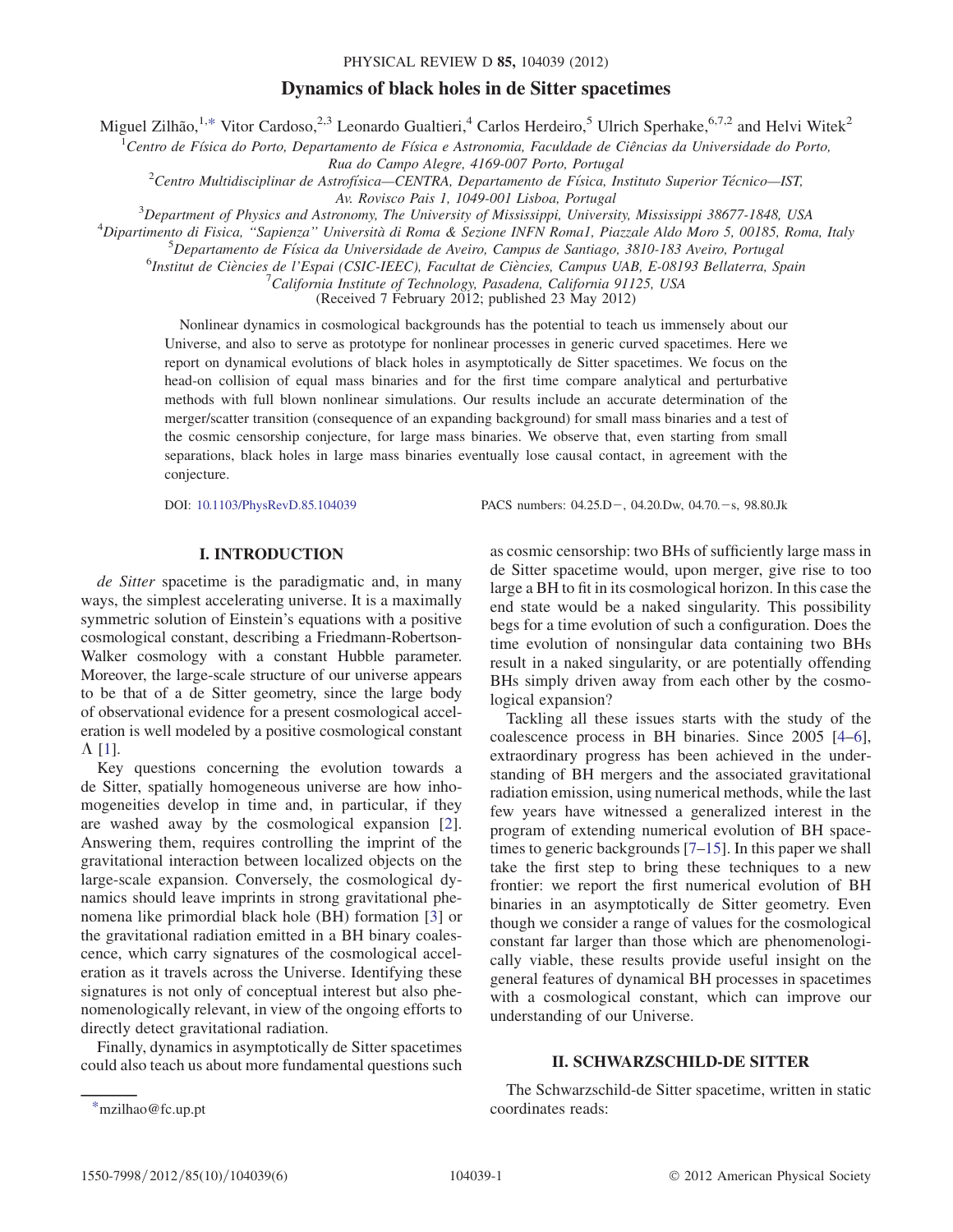$$
ds^{2} = -f(R)dT^{2} + f(R)^{-1}dR^{2} + R^{2}d\Omega_{2}.
$$
 (1)

The solution is characterized by two parameters; the BH mass  $m$  and the Hubble parameter  $H$  and

$$
f(R) = 1 - 2m/R - H^2 R^2
$$
,  $H = \sqrt{\Lambda/3}$ . (2)

 $f(R)$  has two zeros, at  $R = R_{\pm}, R_{-} < R_{+}$ , if

$$
0 < mH < m_{\text{crit}} \qquad m_{\text{crit}} \equiv \sqrt{1/27}.\tag{3}
$$

These zeros are the location of the BH event horizon  $(R_+)$ and of a cosmological horizon  $(R_+)$ . If  $H = 0$ , then  $R_-$ 2*m*; if  $m = 0$ , then  $R_+ = 1/H$ . If  $H_+ = 0$ , then  $R_- >$ 2*m* and  $R_+ < 1/H$ . Since R is the areal radius, the area of the spatial sections of the cosmological horizon decreases in the presence of a BH; and the area of the spatial sections of the BH horizon increases in the presence of a cosmological constant, as one would intuitively anticipate.

The basic dynamics in this spacetime may be inferred by looking at radial timelike geodesics. They obey the equations  $\left(\frac{dR}{d\tau}\right)^2 = E^2 - f(R)$ , where  $\tau$  is the proper time and  $E$  is the conserved quantity associated to the Killing vector field  $\partial/\partial T$ . In the static patch  $(R_- < R < R_+)$ , E can be regarded as energy. From this equation we see that  $f(R)$  is an effective potential. This potential has a maximum at

$$
R_{\text{max}} = (m/H^2)^{1/3}.
$$
 (4)

<span id="page-1-2"></span>Geodesics starting from rest (i.e.  $dR/d\tau(\tau=\tau_0)=0$ ) will fall into the BH if  $R_{-} < R < R_{\text{max}}$  or move away from the BH if  $R_{\text{max}} < R < R_+$ .

As we will discuss in the next section, the initial data for an evolution in the de Sitter universe can be computed in a similar manner as has been done in asymptotically flat space as long as one chooses a foliation with extrinsic curvature  $K_{ij}$  having only a trace part. Such a coordinate system is known for Schwarzschild-de Sitter: McVittie coordinates [[16](#page-5-7)]. These are obtained from static coordinates by the transformation  $(T, R) \rightarrow (t, r)$  given by

$$
R = (1 + \xi)^2 a(t)r, \quad T = t + H \int \frac{R dR}{f(R)\sqrt{1 - 2m/R}}, \quad (5)
$$

where  $a(t) = \exp(Ht)$  and  $\xi = \frac{m}{2a(t)r}$ . One obtains<br>MoVittio's form for Sobwerzschild do Sitter: McVittie's form for Schwarzschild-de Sitter:

<span id="page-1-0"></span>
$$
ds^{2} = -\left(\frac{1-\xi}{1+\xi}\right)^{2}dt^{2} + a(t)^{2}(1+\xi)^{4}(dr^{2} + r^{2}d\Omega_{2}).
$$
 (6)

For  $t =$  constant, one can show that indeed  $K_j^i = -H\delta_j^i$ .

By setting  $m = 0$  in McVittie coordinates one recovers a Friedmann-Robertson-Walker cosmological model with  $k = 0$  (flat spatial curvature) and an exponentially growing scale factor. The cosmological horizon  $\mathcal{H}_C$  discussed above, located at  $R = 1/H$ , stands at  $r_{\mathcal{H}_c} = 1/(He^{Ht})$ . The spatial sections of  $\mathcal{H}_C$  seem to be shrinking down in this coordinate system. What happens, in fact, is that the exponentially fast expansion is taking any observer to the outside of  $\mathcal{H}_C$ . This is a well known phenomenon in studies of inflation and, as we shall see, has important consequences for the numerical evolution.

### III. NUMERICAL SETUP

The cosmological constant introduces a new term in the Hamiltonian constraint obtained after the canonical  $3 + 1$ decomposition:  ${}^{3}R - K_{ij}K^{ij} + K^{2} = 2\Lambda$ , where  ${}^{3}R$  denotes the Ricci scalar associated with the spatial three metric and  $K_{ij}$ , K the extrinsic curvature and its trace; cf. [[17](#page-5-8)]. In Refs. [\[18](#page-5-9)[,19\]](#page-5-10) it was observed that imposing a spacetime slicing obeying  $K_j^i = -H\delta_j^i$ , and a spatial metric of the form  $dl^2 = \psi^4 \tilde{\gamma}_{ij} dx^i dx^j$ , the equations to be solved in order to obtain initial data are equivalent to those solved in order to obtain initial data are equivalent to those in vacuum. In particular, for a system of  $N$  BHs momentarily at rest (with respect to the given spatial coordinate patch), the conformal factor  $\psi$  takes the form

$$
\psi = 1 + \sum_{i=1}^{N} \frac{m_i}{2|r - r_{(i)}|}.
$$
\n(7)

<span id="page-1-1"></span>There are  $N + 1$  asymptotically de Sitter regions, as  $|r$  $r_{(i)} \rightarrow 0, +\infty$ ; the total mass for observers in the common  $r_{(i)} \rightarrow 0, +\infty$ ; the total mass for observers in the consequent rate region  $(|r - r_{(i)}| \rightarrow +\infty)$  is  $\sum_i m_i$  [\[19\]](#page-5-10).

For the numerical implementation we make use of the generalized Baumgarte, Shapiro, Shibata and Nakamura (BSSN) formulation, e.g. [\[17,](#page-5-8)[20\]](#page-5-11). For the case of vanishing cosmological constant the definition of the BSSN variables  $\chi$ ,  $\tilde{\gamma}_{ii}$ ,  $\tilde{A}_{ii}$ ,  $\tilde{\Gamma}^k$  and their evolution in time is given by Eqs.  $(1, A1-A8)$  in Ref.  $[20]$ .<sup>1</sup> For our simulations with  $\Lambda \neq 0$  we apply two modifications to this formalism. (i) The evolution equation for K becomes  $(\partial_t - \mathcal{L}_\beta)K =$  $[\cdots] - \alpha \Lambda$ , where  $[\cdots]$  denotes the "standard" right-hand side of Eq. (A6) in [[20](#page-5-11)]. (ii) a new variable  $\bar{\chi} =$  $\exp(2Ht)\chi$  has been evolved instead of  $\chi$  [[2\]](#page-5-1). The reason is that for BH evolutions it is crucial to impose a floor value on  $\chi$ , typically 10<sup>-4</sup> or 10<sup>-6</sup>, which is inconsistent with the natural behavior of this variable in a de Sitter spacetime:  $\chi^{-1} \sim \exp(2Ht)$ . In contrast  $\bar{\chi} \to 1$  when  $r \to \infty$  for all times. The evolution equation for  $\bar{\chi}$  is given by

$$
\partial_t \bar{\chi} = 2\bar{\chi}(\alpha K - \partial_i \beta^i)/3 + \beta^i \partial_i \bar{\chi} + 2H\bar{\chi}, \qquad (8)
$$

and replaces Eq. (A6) of [[20](#page-5-11)]. Boundary conditions for all quantities are imposed by looking at the behavior of massless perturbing fields in a pure de Sitter background. Accordingly, we impose the following asymptotic behavior for all BSSN variables

$$
\partial_t f - \partial_t f_0 + \frac{1}{a(t)} \partial_r f + \frac{f - f_0}{a(t)r} - H(f - f_0) = 0. \tag{9}
$$

<sup>&</sup>lt;sup>1</sup>We note a missing factor of  $\chi$  in the final term of Eq. (A6) therein.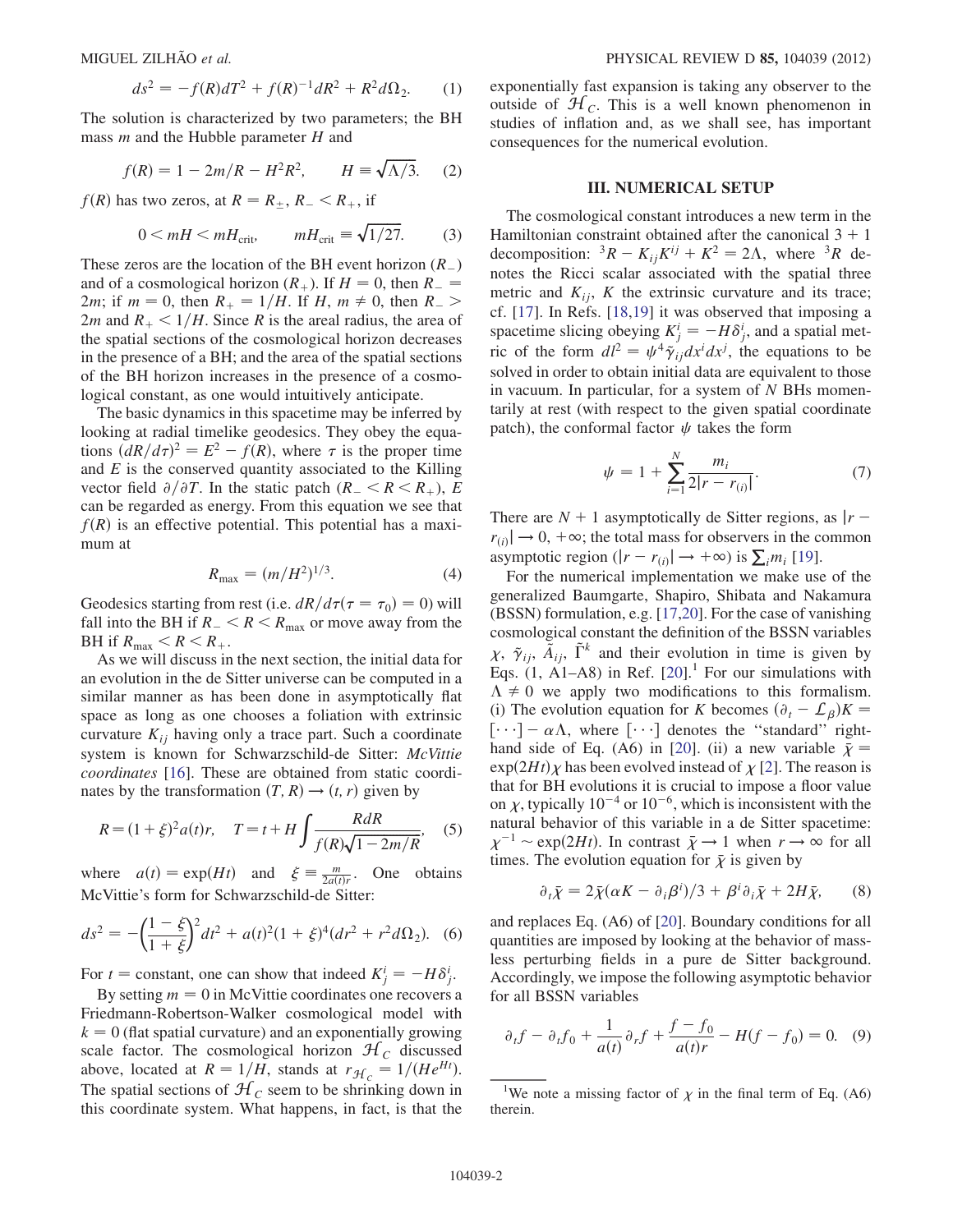### DYNAMICS OF BLACK HOLES IN DE SITTER SPACETIMES PHYSICAL REVIEW D 85, 104039 (2012)

We should note that we also performed evolutions using different sets of boundary conditions, to test the independence of the results on boundary conditions imposed in a region with no causal contact with the interaction region. As far as the behavior and location of the horizons and all quantities discussed in this paper are concerned, no noticeable difference could be found.

Our numerical simulations use the LEAN code [\[20\]](#page-5-11) which is based on the CACTUS computational toolkit [\[21\]](#page-5-12) and the CARPET mesh refinement package [\[22,](#page-5-13)[23\]](#page-5-14). The calculation of black hole apparent horizons (BAHs) and cosmological apparent horizons (CAHs) is performed with AHFINDERDIRECT [[24,](#page-5-15)[25](#page-5-16)]. We remark that BAHs, found as marginally trapped surfaces, indicate in de Sitter space (with the same legitimacy as in asymptotically flat space) the existence of an event horizon [\[26\]](#page-5-17). CAHs are surfaces of zero expansion for ingoing null geodesics. In a single BH case, in McVittie coordinates, the BH event horizon and cosmological horizon are indeed foliated by apparent horizons.

The ''expanding'' behavior of the coordinate system led us to add a new innermost refinement level at periodic time intervals so as to keep the number of points inside the cosmological horizon approximately unchanged. The necessity for adding extra refinement levels effectively limits our ability to follow the evolution on very long time scales, as the number of time steps to cover a fixed portion of physical time grows exponentially. This feature resembles in many ways the recently reported work by Pretorius and Lehner on the follow-up of the black string instability [[27\]](#page-5-18).

#### IV. NUMERICAL RESULTS

As a first test on the numerical implementation, we performed evolutions of a single BH imposing the McVittie slicing condition; that is, we use [\(6](#page-1-0)) as initial data and impose

<span id="page-2-1"></span>
$$
\partial_t \alpha = 4mrHe^{Ht}/(m + 2re^{Ht})^2, \qquad \partial_t \beta^i = 0, \quad (10)
$$

throughout the evolution. The analytical solution ([6](#page-1-0)) can be compared with the numerical results. For a single BH evolution with  $m = 1$  and  $H = 0.8H_{\text{crit}}$ , the results are displayed in Fig. [1](#page-2-0). Using this slicing, the runs eventually crash (at  $t \sim 12m$ ). By contrast, the standard "1 + log" slicing condition

$$
\partial_t \alpha = \beta^i \partial_i \alpha - 2\alpha (K - K_0), \tag{11}
$$

where  $K_0 = -3H = -\sqrt{3\Lambda}$ , enables us to have long term<br>stable evolutions. As consistency checks, the areal radii at stable evolutions. As consistency checks, the areal radii at the apparent horizons (both BH horizon and cosmological horizon) are constants in time and have the value expected from the analytical solution in a single BH spacetime. Moreover, the areal radius at fixed coordinate radius evolves with time in the way expected from the exact solution.

<span id="page-2-0"></span>

FIG. 1 (color online). Conformal factor  $\chi$  for a single BH evolution with  $H = 0.8H_{\text{crit}}$  using the McVittie slicing condition, Eq. ([10](#page-2-1)). The obtained numerical results are plotted, along the z coordinate (symmetry  $\chi(-z) = \chi(z)$  imposed at  $z = 0$ ), against the expected analytical solutions (solid lines).

For binary BH initial data, we start by reproducing the results of Nakao et al. [[19](#page-5-10)], where the critical distance between two BHs for the existence of a common BAH already at  $t = 0$  was studied. We thus prepare initial data [\(7\)](#page-1-1) with  $m_1 = m_2$  and take all quantities in units of the total mass  $m = m_1 + m_2$ . The two punctures are set initially at symmetric positions along the z axis. The critical value for the cosmological constant, for which the BH and cosmothe cosmological constant, for which the BH and cosmo-<br>logical horizon coincide is now  $mH_{\text{crit}} = 1/\sqrt{27}$ . We call<br>small (large) mass binaries those for which  $H < H$ . small (large) mass binaries those, for which  $H < H_{\text{crit}}$  $(H > H<sub>crit</sub>)$ . Our results for the critical separation in small mass binaries, at  $t = 0$ , as function of the Hubble parameter are shown in Fig. [2.](#page-3-0) The line (diamond symbols) agrees, after a necessary normalization, with Fig. 14 of [[19](#page-5-10)].

We now consider head-on collisions of two BHs with no initial momentum, i.e. the time evolution of these data. We have monitored the Hamiltonian constraint violation level for cases with and without cosmological constant. We observe that the constraint violations are comparable in the two cases and plot in Fig. [3](#page-3-1) a snapshot of the Hamiltonian constraint violation at  $t = 48m$  for parameters  $H = 0.9H_{\text{crit}}$  and  $d = 0.8m$ , a typical case with nonzero cosmological constant. We have used two resolutions,  $m/160$  and  $m/192$  (on the innermost refinement level) and have rescaled the dashed curve by  $Q_2 = (192/160)^2$  as<br>expected for second-order convergence expected for second-order convergence.

pected for second-order convergence.<br>For subcritical Hubble constant  $H < H_{\text{crit}} = 1/(\sqrt{27}m)$ ,<br>a monitor the evolution of the areal radius of the BAHs we monitor the evolution of the areal radius of the BAHs and that of the CAH of an observer at  $z = 0$ . For instance, for  $H = 0.9H_{\text{crit}}$  and proper (initial) separation 3.69m we find that the areal radii of the BAH and CAH are approximately constant and equal to  $R_{\text{BAH}} \simeq 2.36m$  and  $R_{\text{CAH}} \simeq$ 4:16m, respectively. As expected the two initial BAHs, as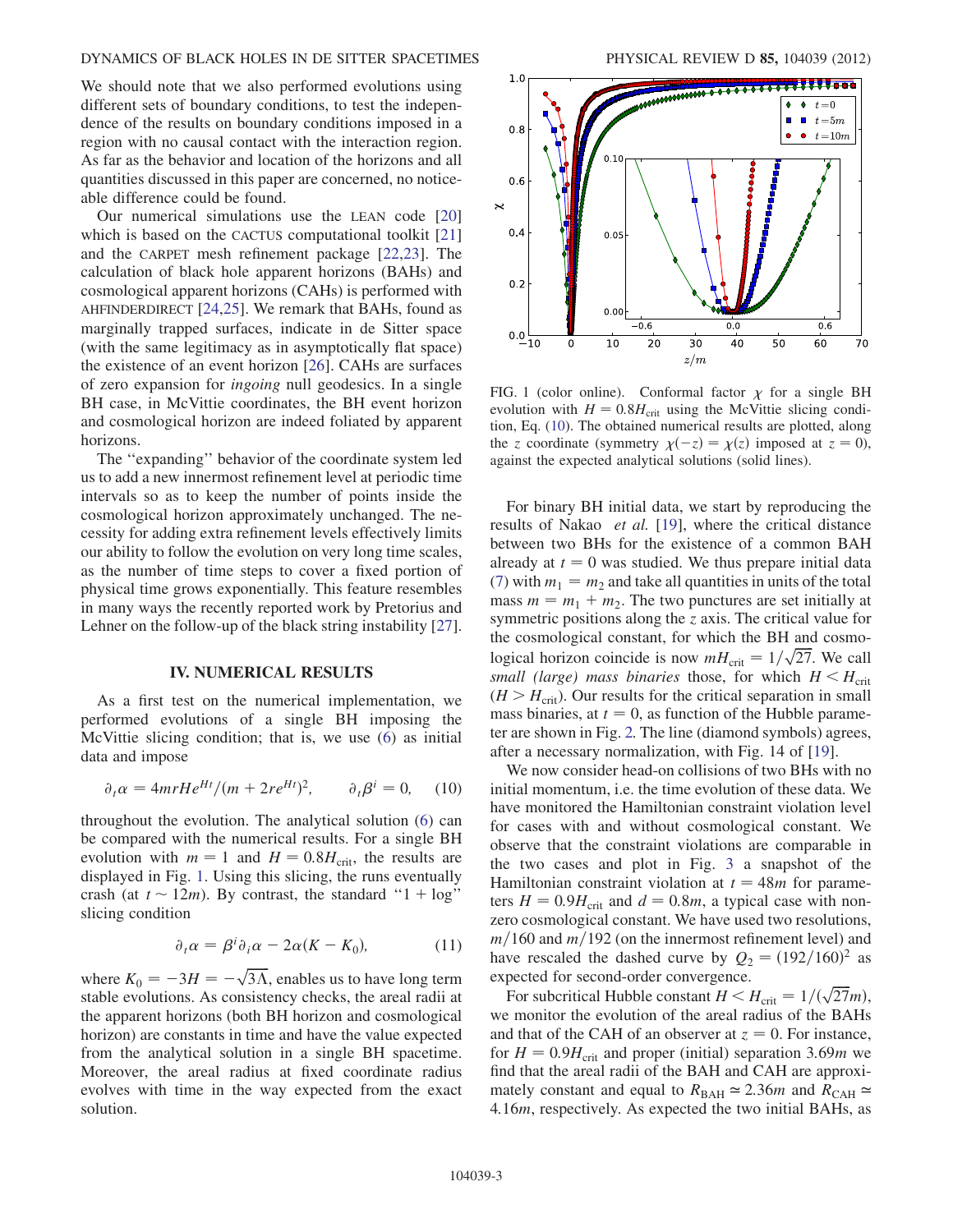<span id="page-3-0"></span>

FIG. 2 (color online). Critical coordinate distance for small mass binaries, from both initial data and dynamical evolutions, as well as a point particle estimate, as a function of  $H/H_{\text{crit}}$ . We obtain this estimate from the coordinate distance to the horizon, Eq. ([4\)](#page-1-2), for a particular value of m. The  $t = 0$  line refers to the critical separation between having or not having a common BAH in the initial data. The inset shows details of the approach to the critical line for  $H = 0.6H<sub>crit</sub>$ , where a is an acceleration parameter.

well as the final horizon, are inside the CAH. As a comparison, a Schwarzschild-de Sitter spacetime with the same H has  $R_{\text{BAH}} \approx 2.43m$  and  $R_{\text{CAH}} \approx 4.16m$ . This suggests that the interaction effects (binding energy and emission of gravitational radiation) are of the order of a few per cent for this configuration.

As the initial separation grows, so does the total time for merger. For separations larger than a critical value, the two BHs do not merge, but scatter to infinity. For such scattering configurations, the simulations eventually exhibit a

<span id="page-3-1"></span>

FIG. 3 (color online). Hamiltonian constraint violation along the z-axis at time  $t = 48m$  for a simulation with  $H = 0.9H_{\text{crit}}$ and initial distance  $d = 0.8m$ .

regime of exponentially increasing proper distance between the BAH. Just as in scatters of high energy BHs [\[28\]](#page-5-19), here we find that the immediate merger/scatter regimes are separated by a blurred region, where the holes sit at an almost fixed proper distance for some time; cf. Fig. [4.](#page-3-2) By performing a large set of simulations for various cosmological parameters  $H$  and initial distance  $d$ , we have bracketed the critical distance for the merger/scatter region as a function of the Hubble parameter H for the ''dynamical'' case, i.e., the initial coordinate distance between the BHs such that no common BAH forms. The results are displayed in Fig. [2](#page-3-0) (circles and  $\times$  symbols).

As expected the critical distance becomes larger as compared to the initial data value (" $t = 0$ " line): there are configurations for which a common BAH is absent in the initial data but appears during the evolution (just as in asymptotically flat spacetime). The numerical results can be qualitatively well approximated by a point particle prediction—from Eq. [\(4](#page-1-2)). To do such comparison a transformation to McVittie coordinates needs to be done; we have performed such transformation at McVittie time  $t =$ 0. Intriguingly, for a particular value of  $m \approx 0.7$ , the point particle approximation matches quantitatively very well the numerical result; the curve obtained from the geodesic prediction in Fig. [2](#page-3-0) is barely distinguishable from the numerical results.

A further interesting feature concerns the approach to the critical line. For an initially static binary close to the critical initial separation, the coordinate distance  $d$  scales as  $d = d_0 + at^2$ . In general the acceleration parameter scales as  $log a = C + \Gamma log(d - d_0)$ , where  $\Gamma = 1$  in the geodesic approximation. A fit to our numerical results for  $H = 0.6H_{\text{crit}}$  (dashed curve in the inset of Fig. [2\)](#page-3-0), for

<span id="page-3-2"></span>

FIG. 4 (color online). Proper distance between the BH horizons as a function of time for the  $H = 0.9H_{\text{crit}}$ , and initial (coordinate) distance  $d \approx 0.9m$ . The two holes stay at approximately constant distance up to  $t \approx 8m$  after which cosmological expansion starts dominating.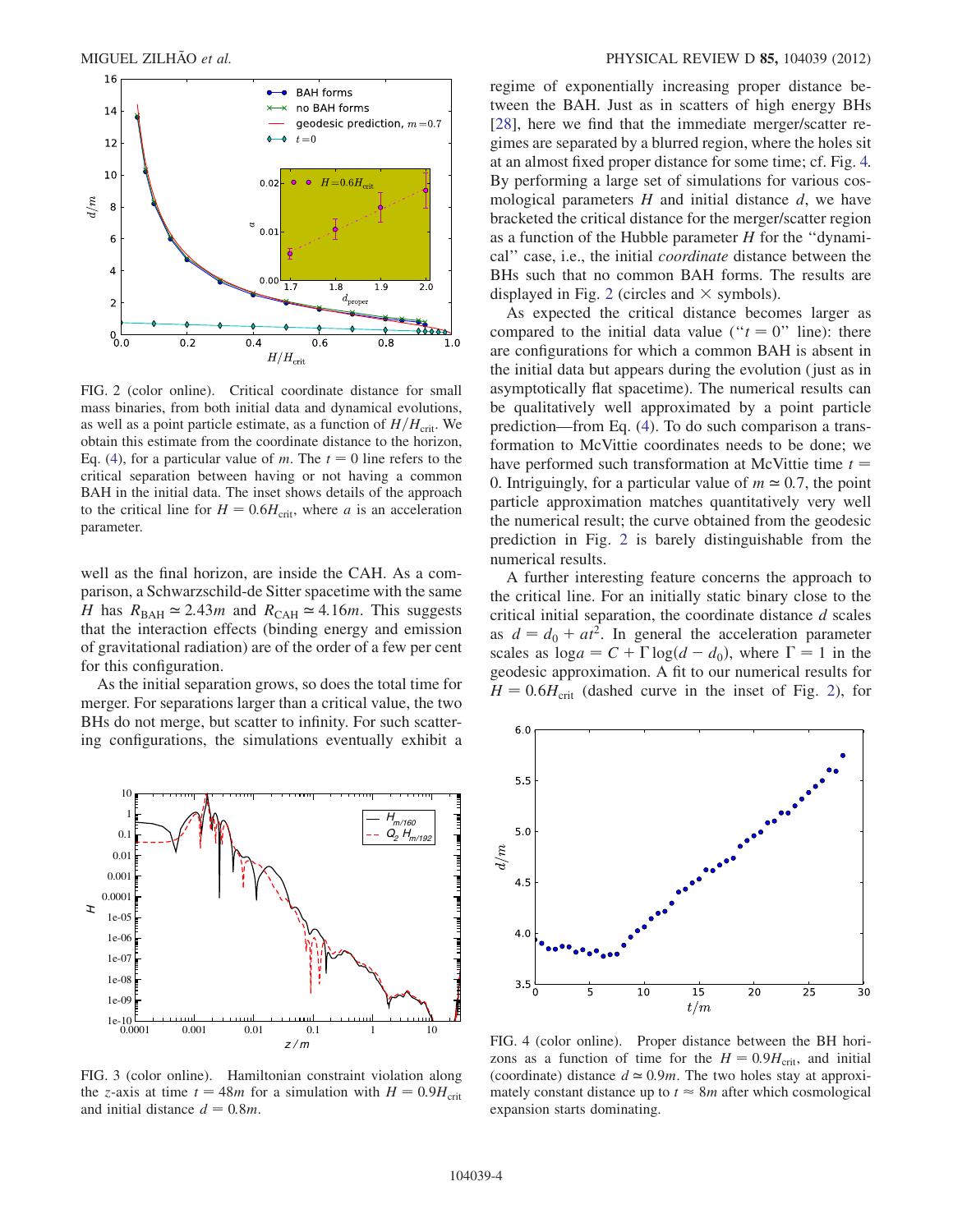<span id="page-4-0"></span>

FIG. 5 (color online). Snapshots at different times (from left to right  $t/m = 0.0$ , 8.0156, 20.016) of a simulation with  $H =$ 1.05H<sub>crit</sub>, and an initial coordinate distance  $d/m = 1.5002$ . The dotted blue line denotes the CAH (for an observer at  $z =$ 0) which is first seen in this simulation at  $t/m = 8.0156$ , highly distorted. At late times, the CAH has an areal radius of  $R =$ 4.94876, while the "theoretical value" for pure dS is  $R =$  $1/H = 4.94872$ , a remarkable agreement showing spacetime is accurately empty dS for the observer at  $z = 0$  and the BHs are not in causal contact.

example, yields  $C = -3.1$ ,  $\Gamma = 0.9$  in rough agreement with this expectation. Details of this regime are given in the inset of Fig. [2.](#page-3-0)

Finally, we have performed evolutions with  $H > H_{\text{crit}}$ . On the assumption of weak gravitational wave release, such evolutions can test the Cosmic Censorship conjecture since the observation of a merger in such case would reveal a violation of the conjecture [\[29\]](#page-5-20). From general arguments and from the simulations with  $H <$  $H_{\text{crit}}$ , we know the cosmological repulsion will dominate<br>for sufficiently large initial distance and in that case we for sufficiently large initial distance and in that case we can even expect that a CAH for the observer at  $z = 0$ will not encompass the BAHs. This indicates the BHs are no longer in causal contact and therefore can never merge. Our numerical results confirm this overall picture. To test the potentially dangerous configurations, we focus on the regime in which the BHs are initially very close. A typical example is depicted in Fig. [5](#page-4-0), for a supercritical cosmological constant  $H = 1.05H_{\text{crit}}$ , and an initial coordinate distance  $d/m = 1.5002$ . Even though the initial separation is very small, we find that the holes move away from each other, with a proper separation increasing as the simulation progresses. In fact, further into the evolution, a distorted CAH appears, and remains for as long as the simulation lasts. At late times, this CAH is spherically symmetric, and has an areal radius which agrees, to within  $10^{-5}$ , with that of an empty de Sitter spacetime with the same cosmological constant. The evolution therefore indicates that the spacetime becomes, to an excellent approximation, empty de Sitter space for the observer at  $z = 0$  and that the BHs are not in causal contact. Observe that qualitatively similar evolutions can be found in small mass binaries when the initial distance is larger than the critical value.

### V. FINAL REMARKS

We have presented evidence that the numerical evolution of BH spacetimes in de Sitter universes is under control. Our results open the door to new studies of strong field gravity in cosmologically interesting scenarios. In closing, we would like to mention that our results are compatible with Cosmic Censorship in cosmological backgrounds. However, an analytic solution with multiple (charged and extremal) BHs in asymptotically de Sitter spacetime is known, and has been used to study Cosmic Censorship violations [\[30\]](#page-5-21). In collapsing universes a potential violation of the conjecture has been reported, although the conclusion relied on singular initial data. To clarify this issue, it would be of great interest to perform numerical evolution of large mass BH binaries, analogous to those performed herein, but in collapsing universes. This will require adaptations of our setup, since the expanding behavior discussed of the coordinate system will turn into a ''collapsing'' one, which raises new numerical challenges.

## ACKNOWLEDGMENTS

We would like to thank J. Thornburg for his help with AHFINDERDIRECT. M. Z. would like to thank the hospitality of the Perimeter Institute for Theoretical Physics, through the Visiting Graduate Fellows program, where this work was finished. The authors thank the Yukawa Institute for Theoretical Physics at Kyoto University, where parts of this work were completed during the workshop, no. YITP-T-11- 08, on ''Recent Advances in Numerical and Analytical methods for Black Hole Dynamics''. M. Z. and H.W. are funded by FCT through Grant Nos. SFRH/BD/43558/2008 and SFRH/BD/46061/2008. U. S. acknowledges support from the Ramón y Cajal Programme, under Grant No. FIS2011-30145-C03-03 of the Ministry of Education and Science of Spain and Grant No. AGAUR-2009-SGR-935. This work was supported by the DyBHo-256667 ERC Starting Grant, the CBHEO-293412 FP7-PEOPLE-2011- CIG Grant, the NRHEP-295189 FP7-PEOPLE-2011- IRSES Grant, and by FCT—Portugal through Project Nos. PTDC/FIS/098025/2008, PTDC/FIS/098032/2008, PTDC/FIS/116625/2010, CERN/FP/116341/2010 and the Sherman Fairchild Foundation to Caltech. Computations were performed with the support of the NSF TeraGrid and XSEDE Grant Nos. PHY-090003, PRACE-2IP DECI-7 Project ''Black hole dynamics in metric theories of gravity'', RES Grant Nos. AECT-2012-1-0008, AECT-2011-3-0007, AECT-2011-2-0015 and AECT-2011-3-0006 through the Barcelona Supercomputing Center, CESGA under Grant Nos. ICTS-200 and ICTS-221, on the Blafis cluster at Aveiro University, the Milipeia in Coimbra and the Lage cluster at Centro de Física do Porto.